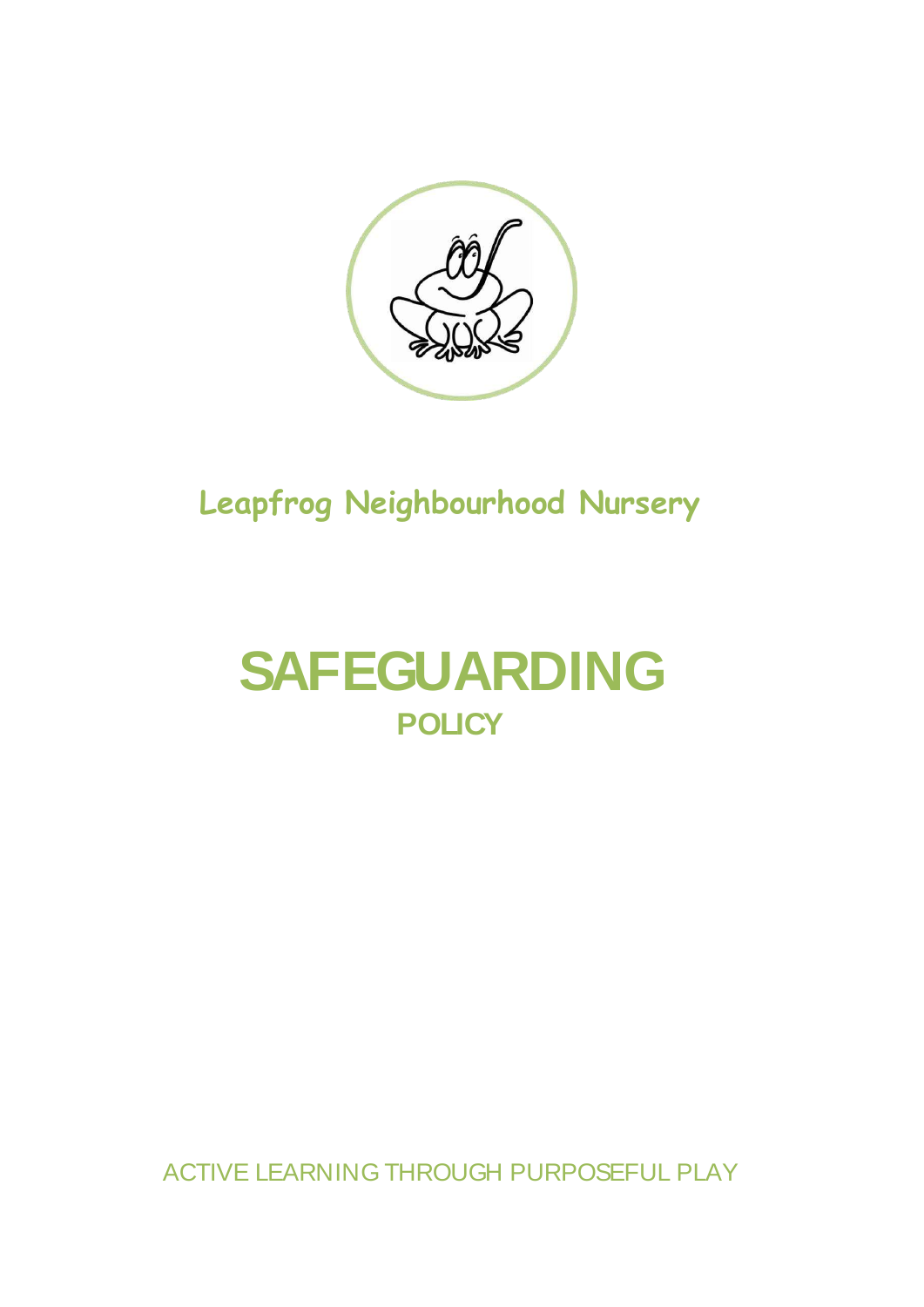#### Introduction

Leapfrog Neighbourhood Nursery Ltd is committed to developing and sustaining a strong safeguarding culture, supporting us all in safeguarding children, creating a positive and respectful environment in which everyone can flourish.

We make every effort to provide a safe and welcoming environment underpinned by a culture of openness where both children and adults feel secure, able to talk and believe that they are being listened to. Maintaining an attitude of "it could happen here" where safeguarding is concerned, we work with children, parents, external agencies and the community to ensure the welfare and safety of children.

We support the children in our care, protect them from maltreatment and have robust procedures in place to prevent the impairment of children's health and development. In our setting we strive to protect children from radicalisation , promoting acceptance and tolerance of other beliefs and cultures.

This child protection and safeguarding policy is for all employees, volunteers, parents and visitors to and of Leapfrog Neighbourhood Nursery Ltd. It forms part of our safeguarding arrangements and should be read alongside other relevant policies. The policy is available in the nursery and is available on the [website](http://www.leapfrognursery.com/) for access at any time.

We work closely with parents and ask that parents to advise of any other agencies working with the child so that we can contact them as required.

Parents are supported to ensure they feel that they can openly discuss any concerns they may have about any child or parent at Leapfrog Neighbourhood Nursery Ltd. We are equally open to any feedback on our team member's conduct.

Safeguarding and promoting the welfare of children is defined in Keeping Children Safe in Education 2021

- Protecting children from maltreatment.
- Preventing impairment of children's mental and physical health or development.
- Ensuring that children grow up in circumstances consistent with the provision of safe and effective care.
- Taking action to enable all children to have the best outcomes.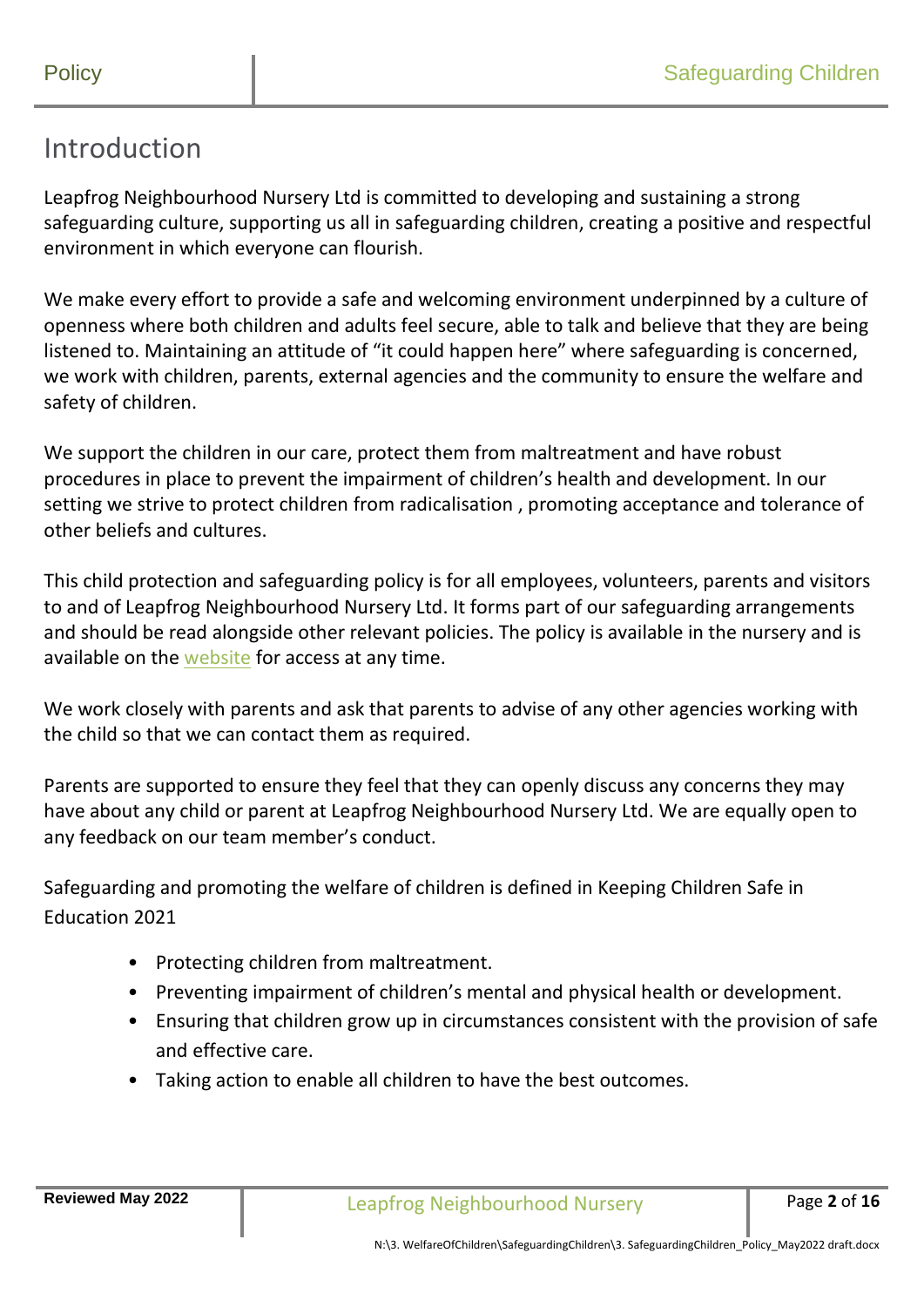### Legal Framework

Our policy and procedures are guided by the following legislation and relevant documentation:

- Childrens Act 1989 and 2004
- Childcare Act 2006 (amended 2018)
- Safeguarding Children and Vulnerable groups Act 2006
- The Early Years Foundation Stage Statutory guidance
- Children and Social Work Act 2017
- Keeping Children Safe in Education 2021
- Working Together to Safeguard Children 2018
- General Data Protection Regulations 2018 (GDPR)
- What to do if your worried a child is being abused 2015
- Counter Terrorism and Security Act 2015
- Prevent Duty Departmental Advice for schools and childcare providers 2015 Guidance
- Sexual offences Act 2003
- Sexual violence and sexual harassment between children in schools and colleges 2017
- Child sexual exploitation 2017
- Preventing and tackling bullying 2017
- Serious Crime Act 2015
- Female Genital information Act 2003
- Information Sharing Advice for practitioners providing safeguarding services to children, young people, parents and carers 2018
- Local Guidance **-**Hampshire , Isle of Wight and Portsmouth Safeguarding Partnership (HIPS) guidance and procedure

#### Safeguarding definitions within this document

*Child protection* is an aspect of safeguarding, but is focused on how we respond to children who have been significantly harmed or are at risk of significant harm.

The term *staff* applies to all those working for or on behalf of the Freedom School Holidays , full time or part time, in either a paid or voluntary capacity.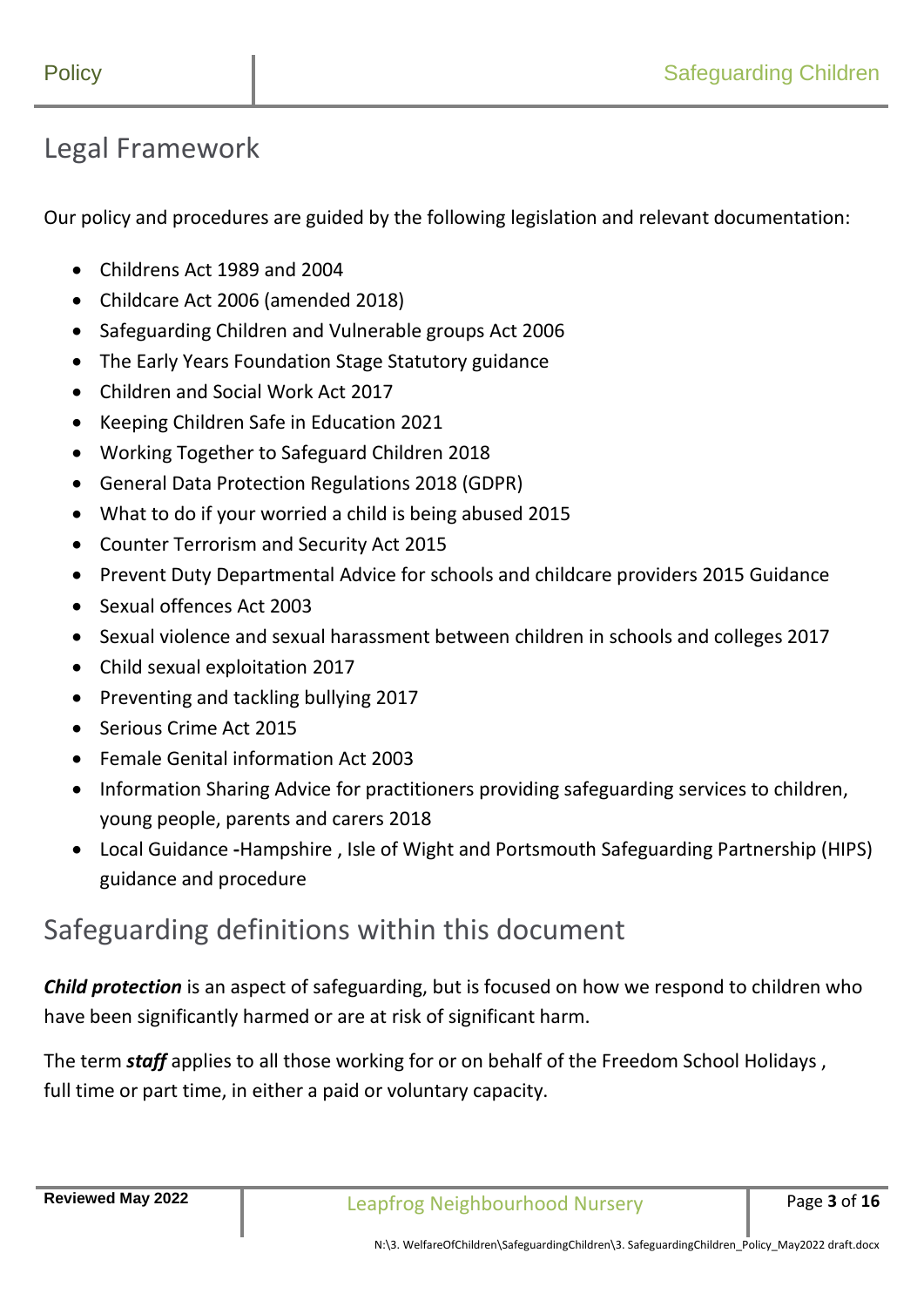*Child* refers to all young people who have not yet reached their 18 birthday. On the whole, this will apply to pupils of schools, however the policy will extend to trainees or volunteers under the age of 18.

*Parent* refers to birth parents and other adults in a parenting role for example adoptive parents, step parents, guardians and foster carers.

*Abuse* could mean neglect, physical, emotional or sexual abuse or any combination of these. Parents, carers and other people can harm children either by direct acts and/or failure to provide proper care. Explanations of these are given within the procedure document.

### Principles and values

- Children have a right to feel secure and cannot learn effectively unless they do so.
- All children have a right to be protected from harm.
- All staff have a key role in prevention of harm and an equal responsibility to act on any suspicion or disclosure that may indicate a child is at risk of harm, either in the setting or in the community.
- We acknowledge that working in partnership with other agencies protects children and reduces risk and so we will engage in partnership working throughout the child protection process to safeguard children.
- Whilst Leapfrog Nursery School Ltd will work openly with parents as far as possible, it reserves the right to contact Children's Social Care or the police, without notifying parents if this is believed to be in the child's best interests.

# Roles and responsibilities

"*Safeguarding and promoting the welfare of children is everyone's responsibility. Everyone who comes into contact with children and families has a role to play. In order to fulfil this responsibility, all professionals should make sure their approach is child – centred. This means they should consider at all times, what is in the best interests of the child".*

#### **(Keeping Children Safe in Education – DfE 2021)**

All adults working with or on behalf of children have a responsibility to protect them from harm and provide a safe environment that enabled them to learn and achieve their full potential. However there are identified key adults in the setting and in the Local Authority who have specific responsibilities under child protection procedures.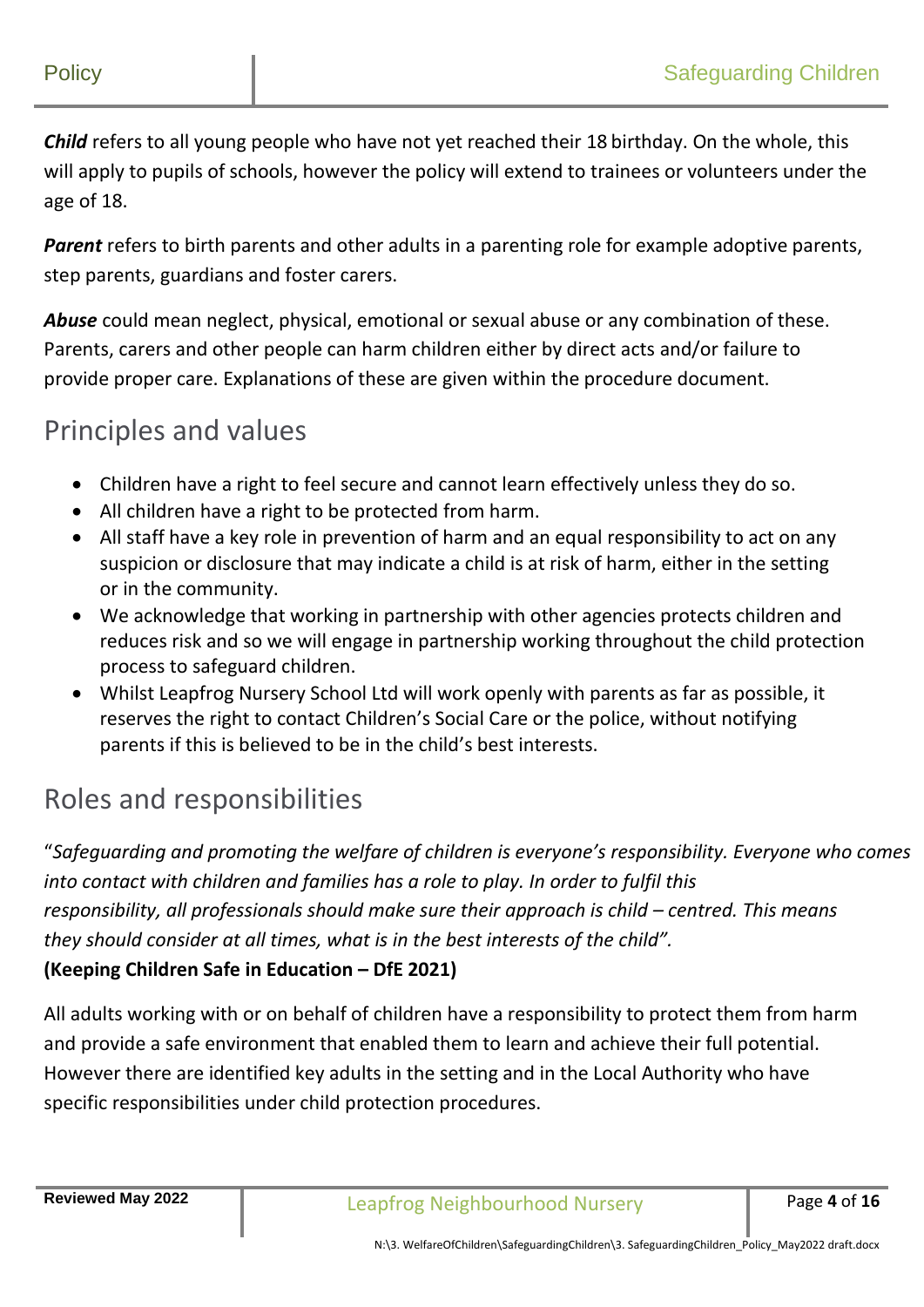## Designated safeguarding leads

Each site must have a Designated Safeguarding Lead who is available at all times. The lead will build a safeguarding culture where staff, volunteers, children, young people and their families treat each other with respect and are comfortable about sharing concerns.

Jayne Baines is the Designated Safeguarding Lead (DSL) in the setting and takes lead responsibility for managing child protection referrals, safeguarding training and raising awareness of all child protection policies and procedures.

Angela Fripp (DSL at the Yarborough site is the deputy DSL, if for any reason the DSL is not on site the deputy DSL will act in their absence.

It is the role of the Designated Safeguarding Lead to ensure that:

- All polices, practice and professional development and training in the setting are effective and reflect statutory and local guidance.
- All staff receive safeguarding training on induction relevant to their role and continue to have refresher training every three years. All staff members receive regular safeguarding and child protection updates, at least annually.
- As a setting they contribute to inter agency working in line with statutory and local guidance. All staff and volunteers are aware of these procedures and they are followed at all times.
- Advice and support is provided to staff on child protection matters and will make timely referrals to MASH (Multi Agency Safeguarding Hub) via the Children Reception Team (CRT).
- They are alert to the additional vulnerabilities of children with a social worker, ensuring staff know who these children are and understand how to support them with any challenges they may face.
- Information stored and shared is in accordance with GDPR regulations.
- The DSL and Deputy DSL will attend child protection training to enable them to identify and act on any indications that a child may be suffering harm.
- All staff will be provided with support and guidance in relation to child protection matters so they are aware of the signs and symptoms of abuse and are able to respond appropriately.
- Updates in national or local guidance will be shared with all staff in meetings.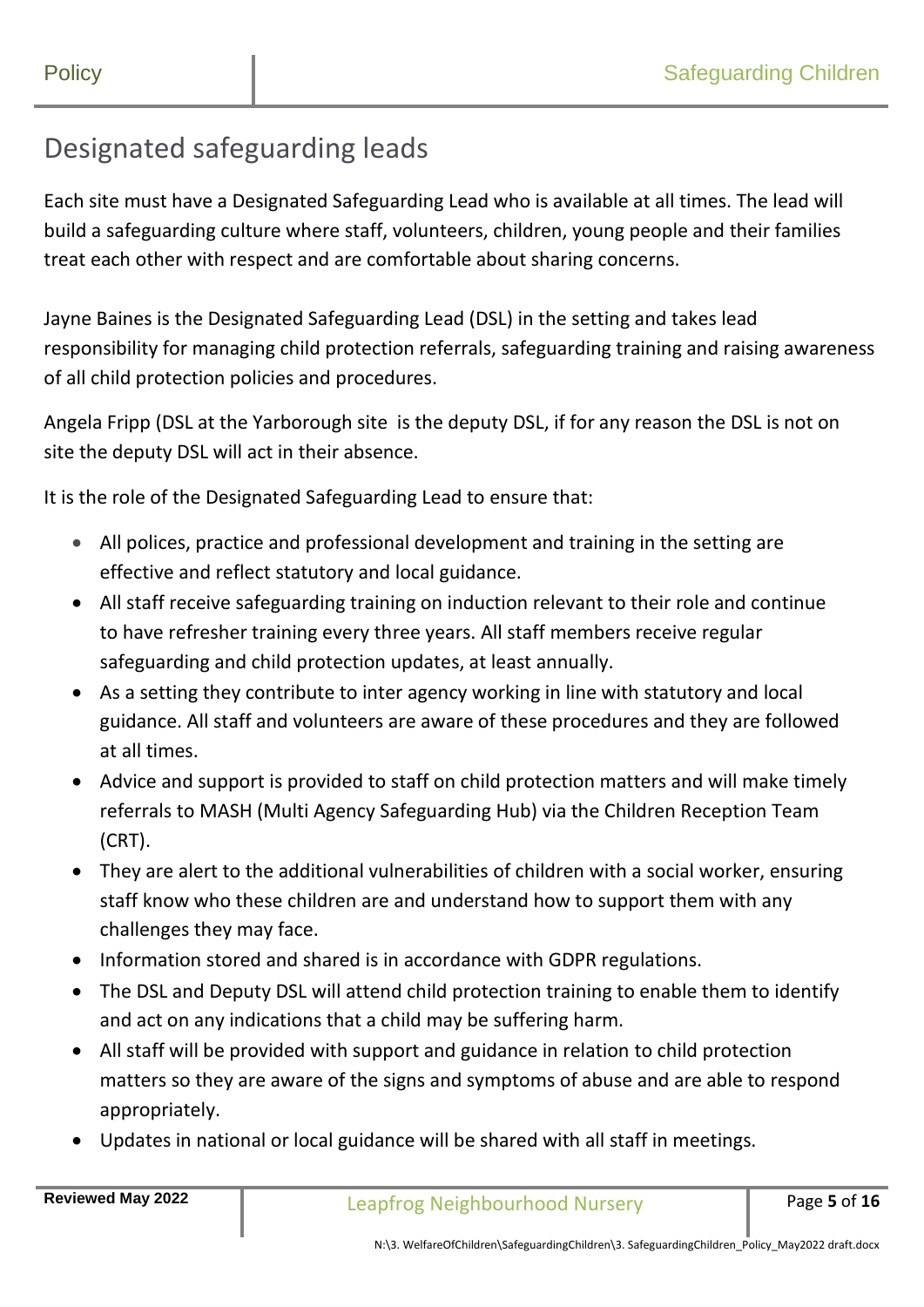The DSL will work in partnership with parents and carers and other agencies to work together to safeguard children and provide the support around contextual safeguarding.

#### Practitioners responsibilities

Everyone at Leapfrog Neighbourhood Nursery Ltd has a responsibility to provide a learning environment where children feel safe. Each individual must be able to identify and respond to safeguarding concerns to the Designated Safeguarding Lead in a timely and appropriate way, taking into consideration the context of the child's development and situation.

Follow the procedures set out by the Portsmouth Safeguarding Children Partnership and take account of guidance issued by the Department for Education.

Staff will undertake Safeguarding training relevant to their role and attend regular training to ensure they regularly update their knowledge of safeguarding best practise.

As a result, staff (and in particular practitioners) will be aware of the factors that make some children more vulnerable than others, understand what is going on at home and elsewhere and understand the likelihood of increased risk and harm to children in their care when they live with a family member or carer with one of the following vulnerability factors: Domestic abuse/ Parental/familial mental ill-health/learning disabilities/substance misuse/sexual exploitation/homelessness

Have an awareness that technology is a significant component in many safeguarding and wellbeing issues. Children are at risk of abuse online as well as face to face. In many cases abuse will take place concurrently via online channels and in daily life.

Identify children who may be vulnerable to include children at risk of FGM , child exploitation, disabled children, young carers, children who may be subject to bullying or cyber bullying and radicalisation of children, countylines.

Practitioners and staff must listen carefully and respond appropriately to children at all times.

Practitioners should teach children to understand when they may be at risk and how to avoid risky behaviours.

Respond to inappropriate behaviour displayed by other members of staff, or any other person working with the children, for example: inappropriate sexual comments; excessive one-to-one attention beyond the requirements of their usual role and responsibilities; or inappropriate sharing of images.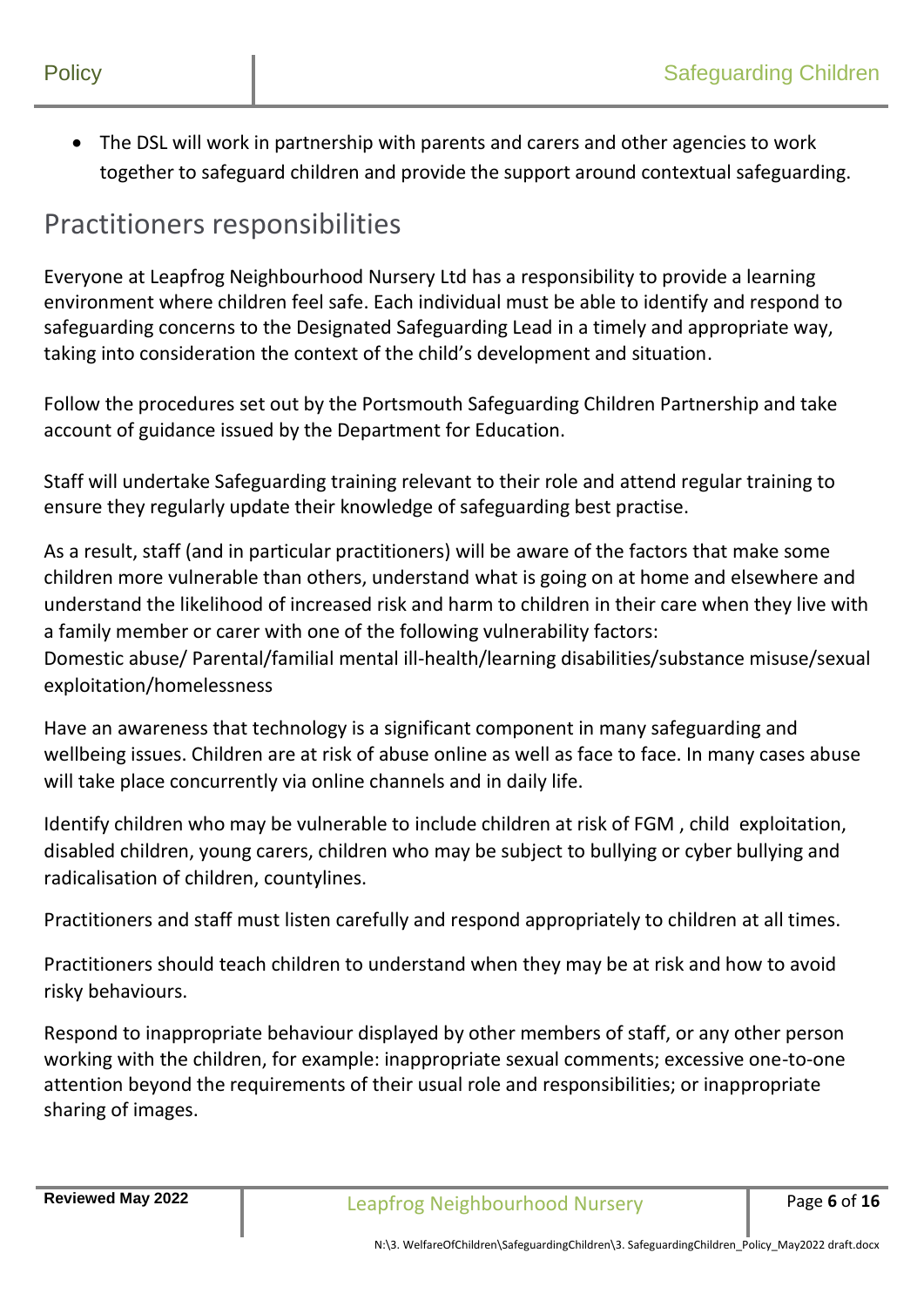Understand confidentiality and information sharing procedures including who to report concerns to and treat information with confidentiality but never promising to "keep a secret".

Have an understanding of early help, and be prepared to identify and support children who may benefit from early help.

Have read and understood Child Protection Policy, Whistleblowing Policy and Staff code of conduct Policy as outlined in the staff handbook.

#### Parents

Where there are concerns regarding safeguarding, we will always aim to be a source of support and guidance to our parents. Parents will be contacted before we make any referrals, unless doing so could increase the risk of harm to the child.

Any concerns regarding the safety and welfare of our children will not be shared with anyone in the Leapfrog Neighbourhood Nursery Ltd team who is not directly involved with that child. Information may need to be shared with other agencies, we will usually advise parents prior to sharing information.

Parents will be provided with updated information regarding the child protection procedure at regular intervals. We aim to help parents understand what and who may be harmful to their children and their rights to protection. As a team we will always adopt safe working practices at all times.

## Making a Referral

Where an individual has concerns about the safety or wellbeing of a child these should be recorded to include factual information; date, time, marks or comments, disclosures (word for word) on a "Welfare" form. This person must then discuss their concerns with the designated lead.

The designated lead will use assessment tools provided by the Portsmouth Local Safeguarding Childrens Partnership and professional opinion to decide upon next steps which will be recorded on an individual chronology sheet. And will identify tier of need using the threshold document.

If there is uncertainty about the action that should be taken, the designated person can contact MASH (Multi Agency Safeguarding Hub) for advice.

If it is the case that a referral is not made, an assessment will be made as to whether no further action is required, whether to continue to monitor, whether the family and child can benefit from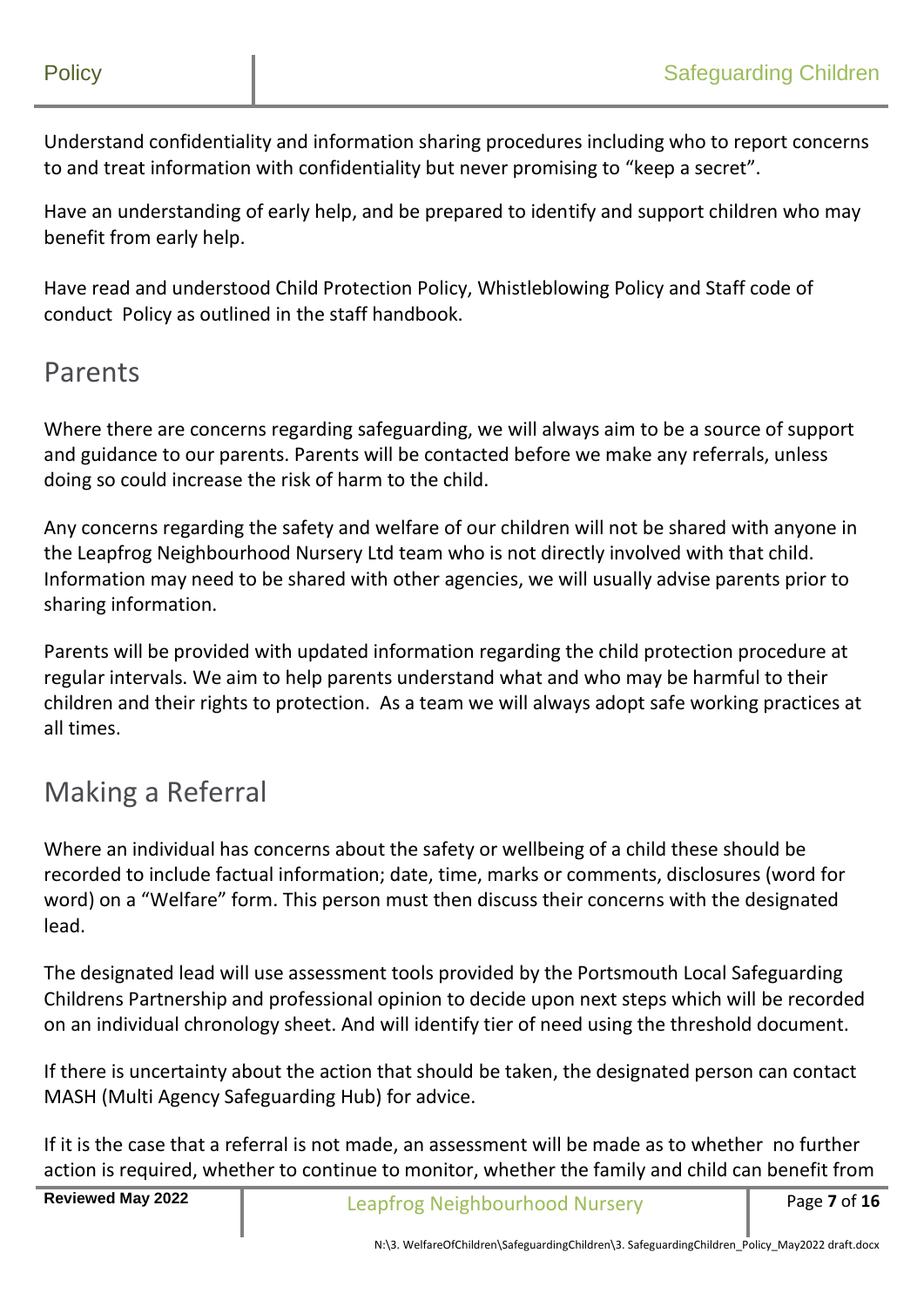early help, whether the child is at risk from significant harm and referral to be made to MASH (Multi agency safeguarding Hub).

# Early help referral

Children of any age can experience problems at times, and parents or carers can't always meet their needs by themselves. When children do require some extra support it's always best to put help in place before things worse.

The designated lead will discuss with parents the benefits of Early Help where local agencies with the Health Visitor as lead. Together they will meet with the family to address the assessed needs of the child and their family with the aim of improving outcomes for the child. The meeting can take place wherever the parent feels most comfortable and Leapfrog Neighbourhood Nursery Ltd can host the meeting if the parent wishes.

#### MASH referral

New referrals on open cases should be made directly to the allocated social worker for the child/family (or in their absence their manager or the duty social worker). For new referrals on closed or unknown children where the child/children have NOT suffered [significant harm](https://hipsprocedures.org.uk/page/glossary?term=Significant+harm&g=3YjN#gl1) or are NOT in immediate danger, the referral should be submitted to the Children's Reception Team (CRT) online using the [Inter Agency Referral Form \(IARF\).](https://hipsprocedures.org.uk/tkyyzl/appendices/threshold-documents-and-inter-agency-referral-forms) Should it become apparent that a case is already open to the department, this information will be transferred directly to the responsible worker.

If the designated lead believes a child has suffered, or is likely to suffer, [significant harm,](https://hipsprocedures.org.uk/page/glossary?term=Significant+harm&g=3YjN#gl1) they should contact Child Reception Team (CRT) directly on **023 92688793** or **0845 6710271 or** out of hours: **0300 555 1373.**

Any telephone contact with CRT will need to be supplemented with a further [Inter Agency](https://hipsprocedures.org.uk/tkyyzl/appendices/threshold-documents-and-inter-agency-referral-forms)  [Referral Form \(IARF\)](https://hipsprocedures.org.uk/tkyyzl/appendices/threshold-documents-and-inter-agency-referral-forms) sent via email to **MASH@secure.portsmouthcc.gov.uk**. Professionals can refer child protection concerns directly using the IARF.

It is neither the role nor responsibility of those working with children to assess, diagnose or investigate whether a child is at risk of or is suffering harm or abuse. This is the role of the MASH team. However, it is the responsibility of early years services to report concerns appropriately.

According to *Working Together to Safeguard Children*, key principles should be:

- Never delay emergency action to protect a child from harm
- Always record in writing concerns about a child's welfare, including whether or not further action is taken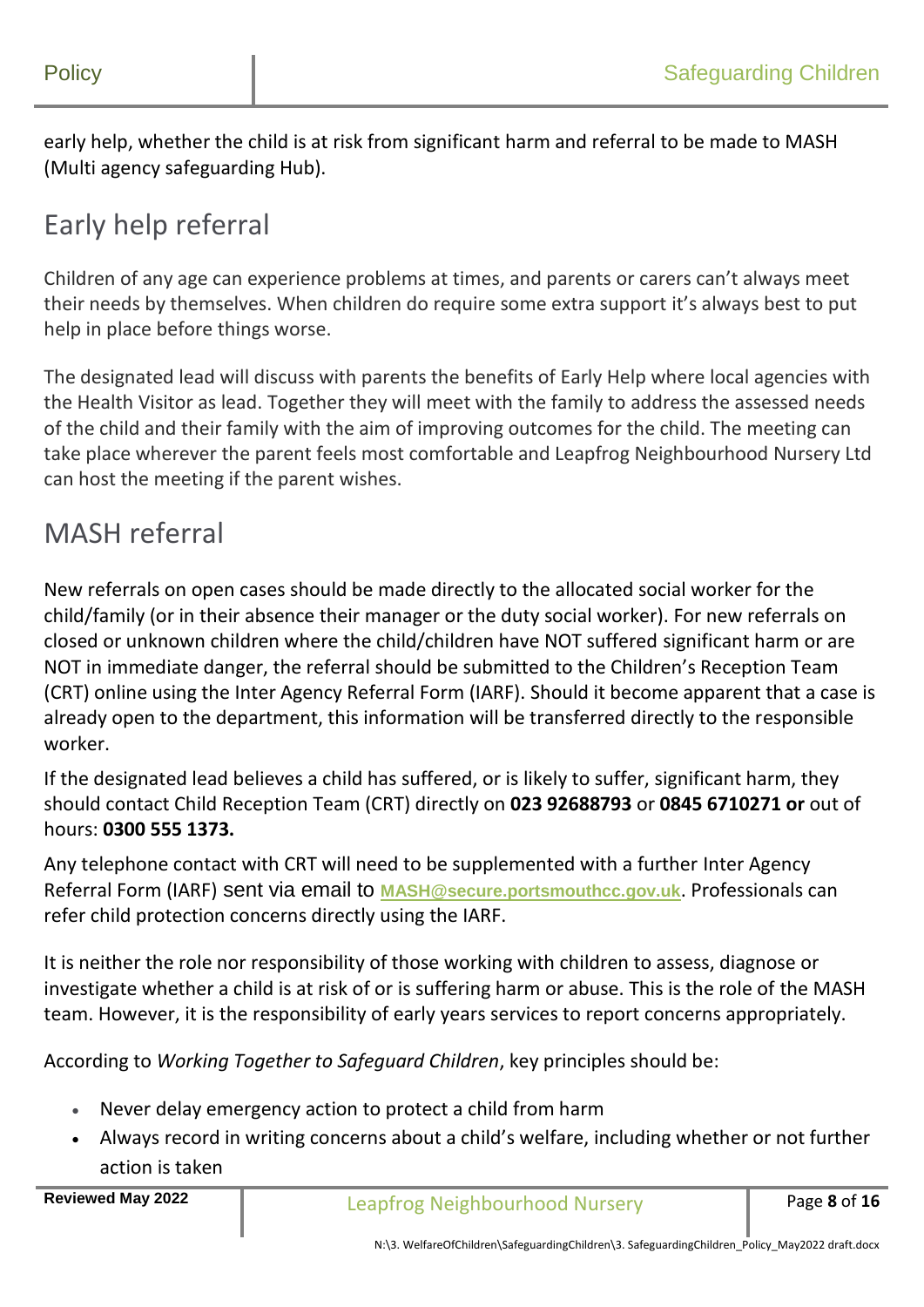At the close of a discussion, always reach a clear and explicit recorded agreement about who will be taking what action, or that no further action will be taken.

In most cases concerns should be discussed with the family prior to referral. Where possible agreement should be sought. However, this should only be where such discussion and agreement-seeking will not place a child at increased risk of significant harm.

The consent of a parent or carer is not required to make a child protection referral.

#### Reacting to a Disclosure

A disclosure is where a child confides in somebody about potential abuse.

If a child tries to make a disclosure to a member of staff, that member of staff should:

- Be accessible and receptive.
- Make sure that the child is all right.
- Listen carefully and uncritically.
- Take what is said seriously.
- Reassure the child that they are right to tell.
- Tell the child that they must pass information on.
- Make a careful record of what was said.

Staff should never:

- Make promises about confidentiality or agree to keep secrets.
- Jump to conclusions, be dismissive or react with shock, anger, horror etc.
- Speculate or accuse anybody.
- Investigate, suggest or probe for information.
- Offer opinions about what is being said.

#### Recording

A member of staff should make a record as soon as possible after the disclosure, and in doing so:

Be factual and state exactly what was said.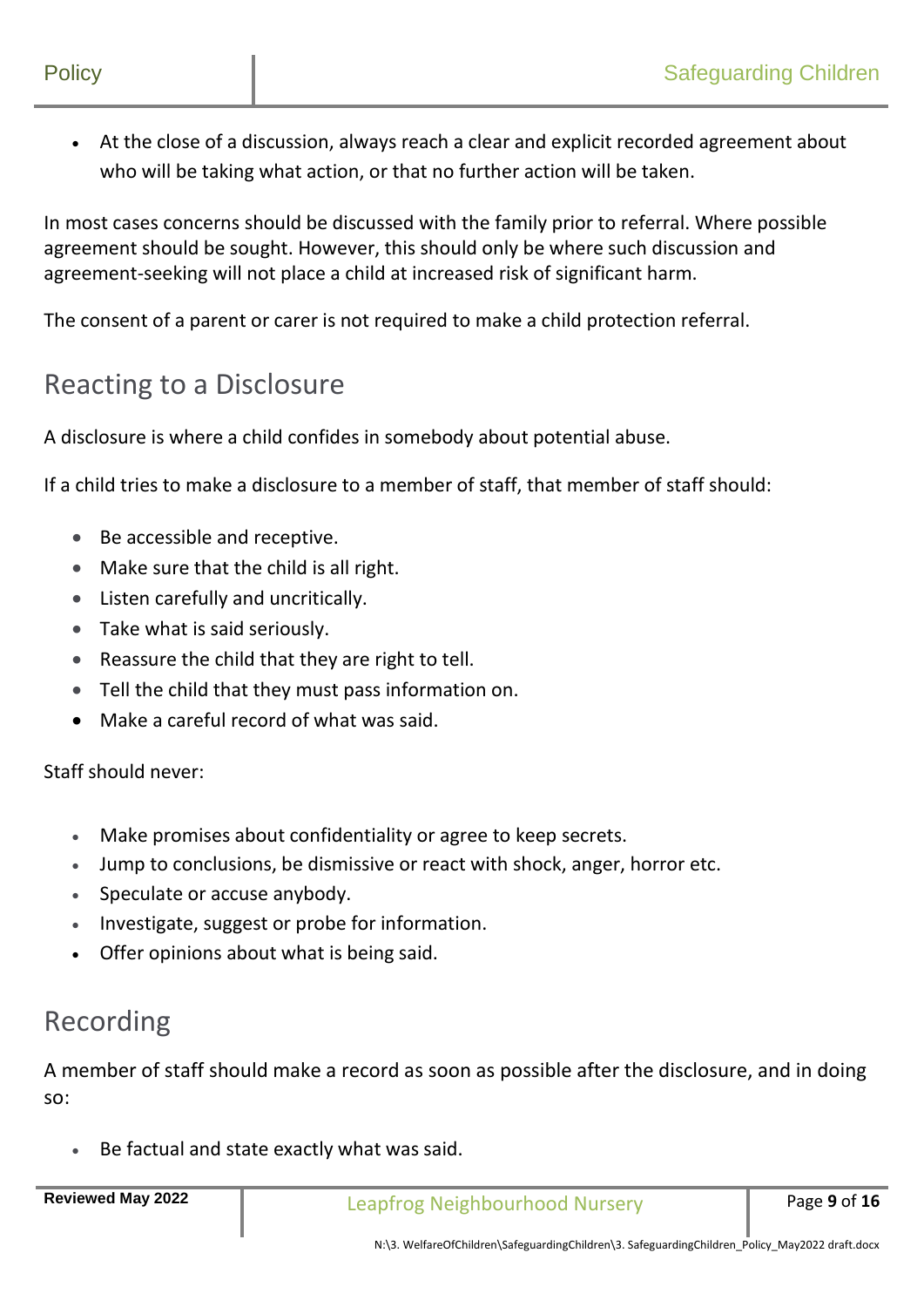- Use the child's words wherever possible.
- Sign the record.
- Pass the record to the designated safeguarding lead immediately.
- Details (where appropriate) of the category of abuse or neglect.
- The name of the keyworker.
- The name of the lead professional.

# Allegations of Abuse Against Staff

Local Safeguarding Children's Partnerships have responsibility for ensuring there are effective inter-agency procedures in place for dealing with allegations against people who work with children, and monitoring and evaluating the effectiveness of those procedures. The procedures must aim to strike a balance between the need to protect children from abuse and the need to protect staff and volunteers from false or unfounded accusations.

Children who report that they have been abused by a member of staff must be listened to and heard, whatever form their attempts to communicate take. When an allegation is made against a member of staff there should be an urgent initial consideration by the provider of whether or not there is sufficient substance in the allegation to warrant an investigation.

Initial sharing of information with the Local Authority Designated Officer (LADO) may lead to:

- A decision not to take any further action.
- A strategy discussion
- The involvement of the police or social care services.

The procedures will apply where a person who works with children is alleged to have:

- Behaved in a way that has harmed or may have harmed a child.
- Possibly committed an offence against or related to a child.
- Behaved towards a child or children in a way that indicates that he or she is unsuitable to work with children unsuitable to work with children.

They will also apply where:

- Concerns arise about the person's behaviour with regard to her or his own children
- Concerns arise about the behaviour in private or community life of a partner, member of the family or other household member.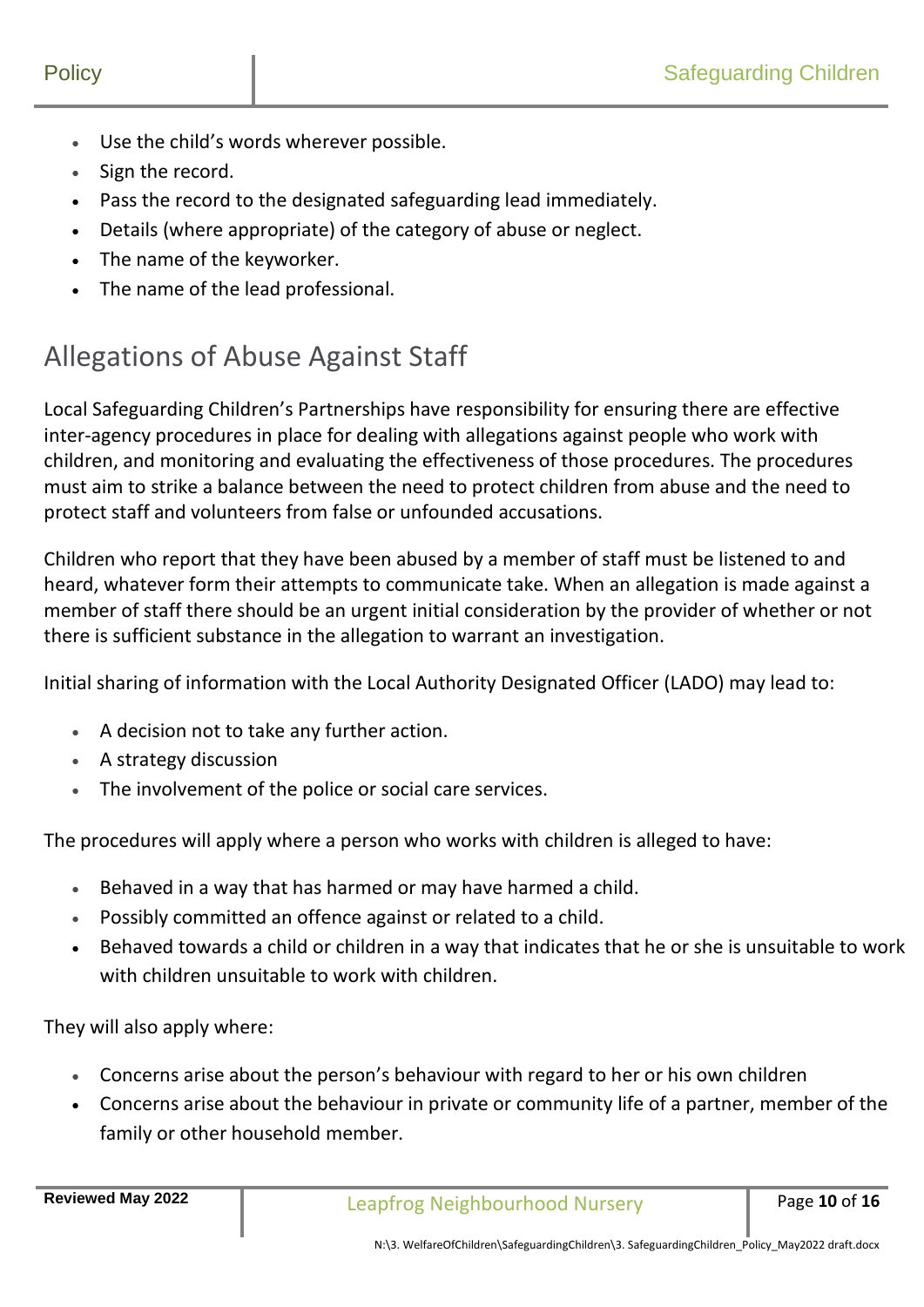If an allegation is made the welfare of the child is paramount (Children Act 1989) and must inform the way the allegation is handled. Early years providers must:

- Inform Ofsted of any allegation of abuse made against a member of staff as soon as is practicably possible and in any event within 14 days of the allegation being made
- Evaluate the possible risk of harm to the child and manage this appropriately
- Maintain confidentiality whilst an allegation is being investigated or considered in order to protect the child and the staff member concerned
- Give support to both the child, in liaison with other appropriate professionals to ensure the child's needs are met, and the accused member of staff
- Treat any allegation seriously and objectively, with those concerned keeping an open mind. The provider can seek to understand but not to investigate the alleged abuse.

All aspects of employment law should be followed. In general accused staff members should not be automatically suspended but guidance from local safeguarding boards should be followed. Staff should be encouraged to seek support, representation and advice from their union or professional association.

The nature of any investigation and actions to be taken will usually be determined by the LADO in consultation with Ofsted, the employer and, where appropriate, the police. There may be three strands to an investigation.

- Police investigation of a possible criminal offence.
- A child protection investigation by Specialist Children's Services (which could include the children of the member of staff in certain circumstances).
- Disciplinary action by the employer.

Any disciplinary process should be separated clearly from child protection investigations. The child protection process has different objectives from the disciplinary procedure and the two should not be confused. Any investigation by the police or child protection agencies will take priority over an internal investigation which should be held in abeyance pending the outcome of the external investigation.

Once the investigations have been completed, Ofsted will carry out a review of the early years provider's policies, procedures and systems.

At the end of any investigation, regardless of the outcome, the provider should check its policies and procedures and review them as necessary in the light of the allegations and the outcome of any investigation.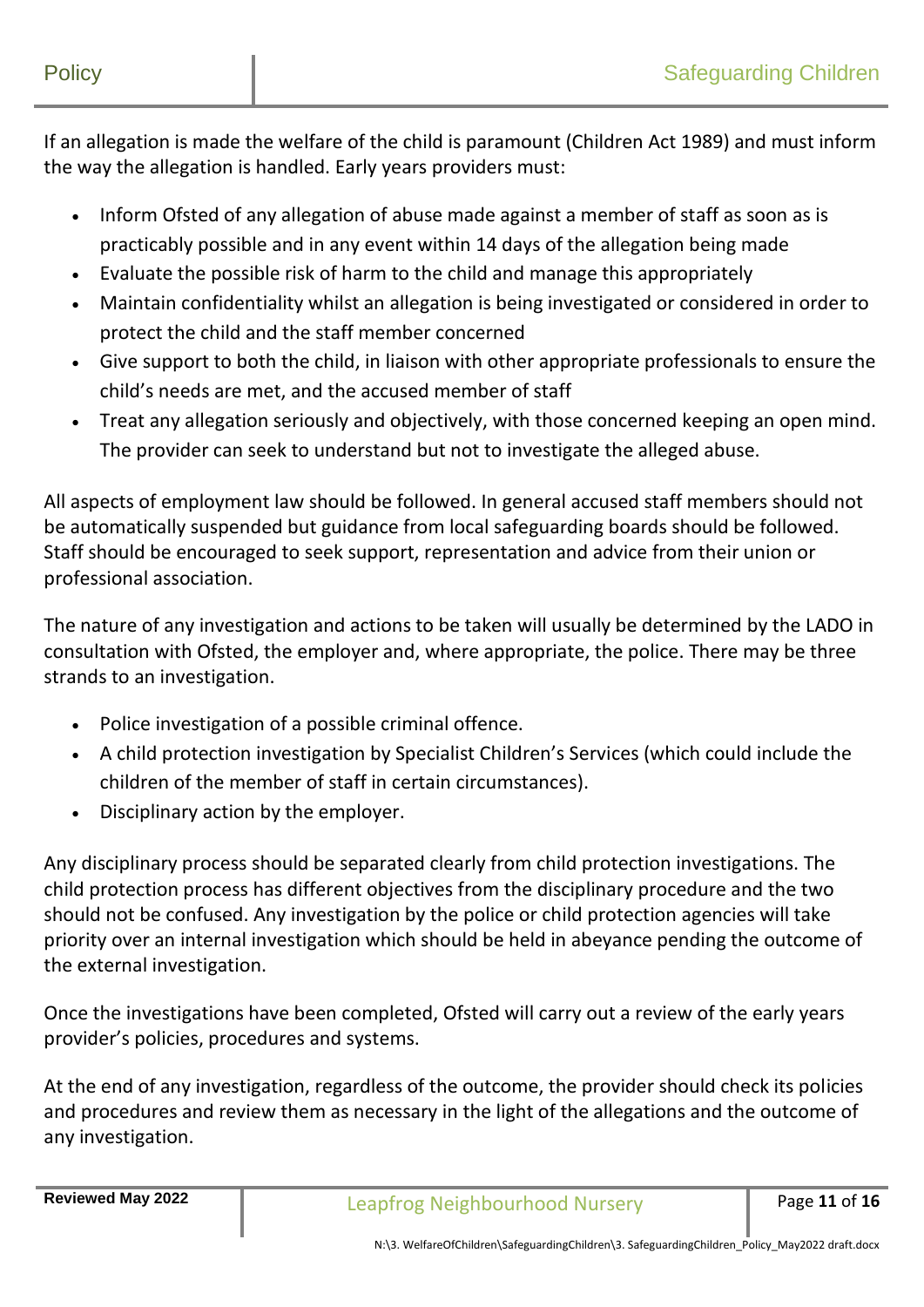#### **LADO contact details**

Tel: 023 9288 2500 E-mail: [Lado@portsmouthcc.gov.uk](mailto:Lado@portsmouthcc.gov.uk)

### Protecting staff from unfair allegations

Staff work closely with children and their families, forming warm and caring relationships. However, because of the nature of their work members of staff are also vulnerable to unfair allegations of child abuse.

All practitioners should understand and follow their organisation's safeguarding procedures and avoid putting themselves in situations which may lead to allegations against themselves.

#### Confidentiality and Information Sharing

Confidentiality should be restricted to those people who "need to know". Generally this will be the child, the child's parents, and any member of staff who has responsibility for the child's welfare, eg the key worker, and keeping the child safe, eg the manager, and/or the named person with responsibility for safeguarding. Where there is an allegation against a member of staff, the staff member should be kept informed of the progress of any investigation except where this would put the child at risk of significant harm.

#### Four Types of abuse

The four main types of abuse referred to in Keeping Children Safe in Education are:

- Physical
- Emotional
- Sexual
- Neglect

Our nursery school Ltd is aware of the signs of abuse and neglect so we are able to identify children who may be in need of help or protection. Within those four main types of abuse there are a number of specific types of abuse to which we are aware and especially alert.

#### Prevent duty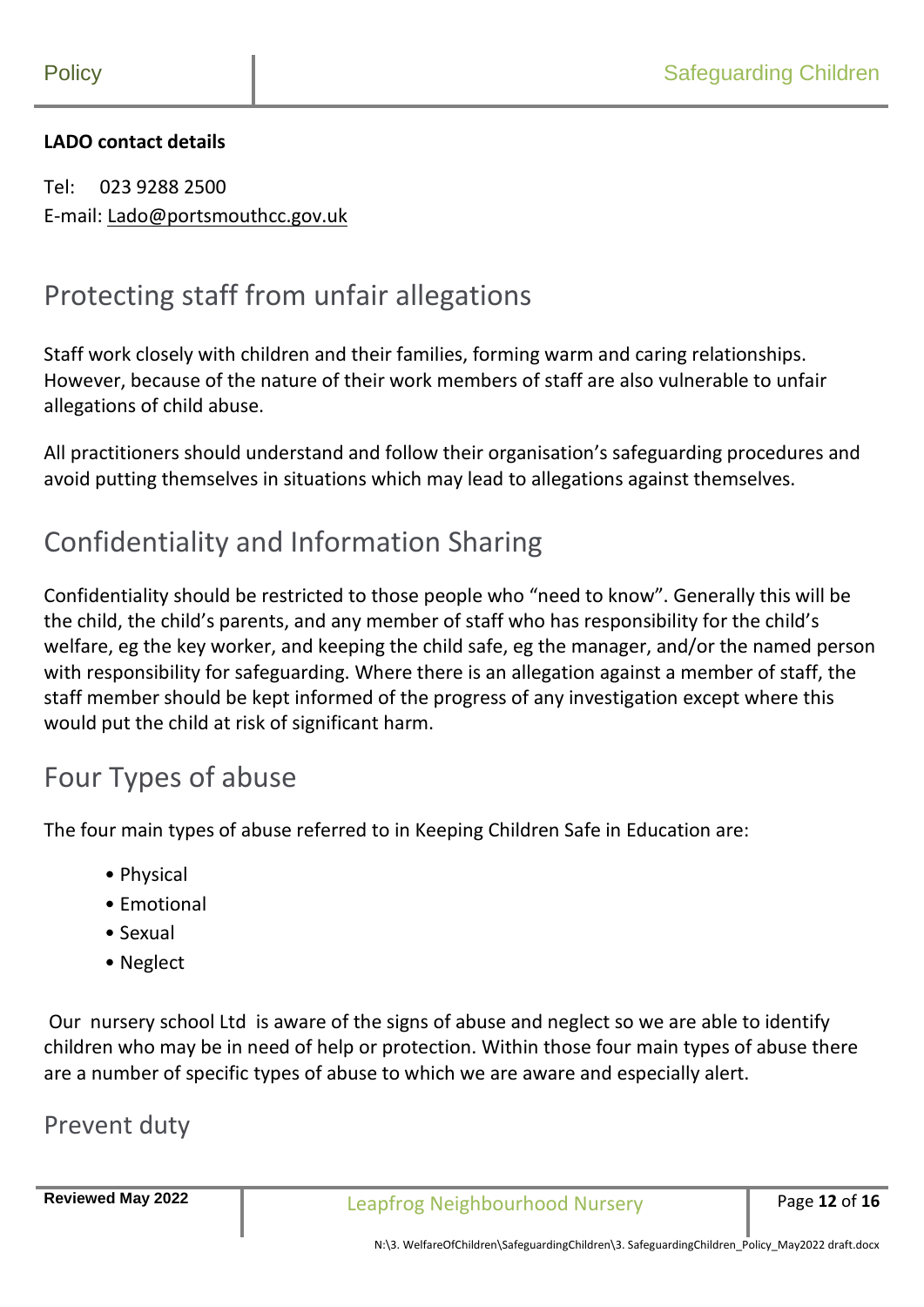As an early years provider we are subject to a duty under section 26 of the Counter-Terrorism and Security Act 2015, to have "due regard to the need to prevent people from being drawn into terrorism". This duty is known as the Prevent duty.

Prevent is the name given to a national strategy which aims to stop people from becoming violent extremists or supporting terrorism. Channel is the process that supports people at risk of being drawn towards terrorism or violent extremism. Prevent aims to deal with all forms of extremism including Far Right racist extremism, animal rights extremism and religious extremism.

#### Signs of possible radicalisation

- Notable changes in behaviour/mood.
- May begin to express extreme political or radical views.
- Appear increasingly sympathetic to terrorist acts.
- Appearance may change.
- Friends may change and may spend excess time on their own or on the internet.

The 'designated safeguarding lead officer' will have undertaken Prevent awareness training (WRAP training) and will provide advice and support to other members of staff on protecting children from the risk of radicalisation. It is their responsibility to ensure that an appropriate risk assessment has been undertaken for their setting. All staff will be alert to what is happening in the child's life at home or elsewhere and any changes in the child's behaviour that gives cause for concern.

Settings will work in partnership with other organisations and parents to prevent children from being drawn into extremism. Parents and children will be supported to understand how to stay safe online. We will use both local resources Portsmouth safeguarding Childrens Partnership Home - [Portsmouth Safeguarding Children Board \(portsmouthscp.org.uk\)](https://www.portsmouthscp.org.uk/) and national resources [www.saferinternet.org.uk.](http://www.saferinternet.org.uk/)

Settings will build children's resilience to radicalisation by providing a safe environment and by promoting British values through the curriculum offered; Personal Social Emotional Development and Understanding The World.

#### Female genital mutilation (FGM)

FGM comprises all procedures involving partial or total removal of the external female genitalia or other injury to the female genital organs for non-medical reasons. It is illegal in the UK and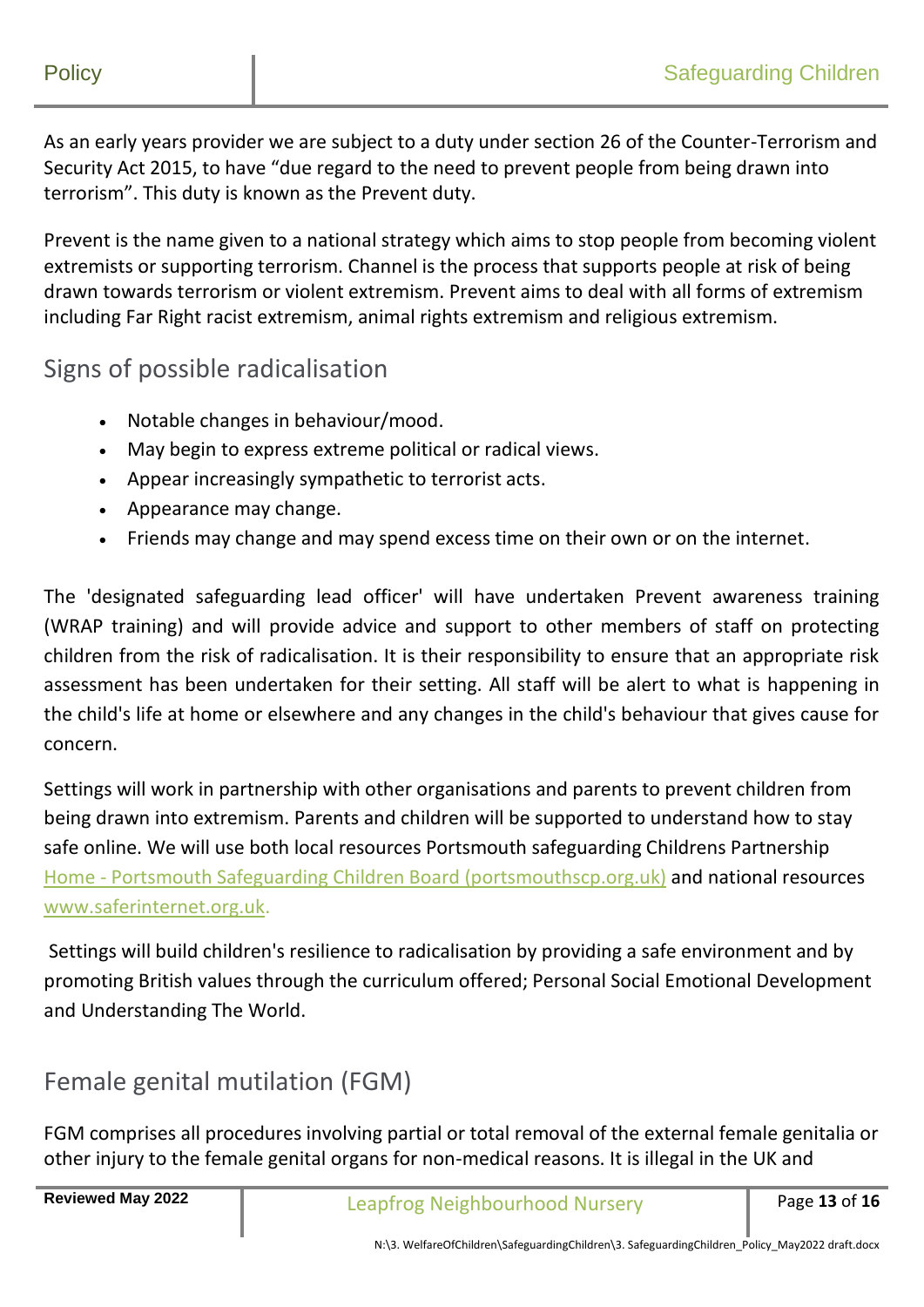constitutes a serious form of abuse. On 31 October 2015 a new duty requires that health and social care professionals and teachers report 'known cases of FGM' in girls under 18 to the police.

#### Children with special educational needs and disabilities (SEND)

Leapfrog Nursery school Ltd understands that children wi8th special educational needs and disabilities (SEND) can face additional safeguarding challenges. Our nursery recognises that additional barriers can exist when recognising abuse and neglect in this group and that this demands greater awareness of their vulnerability, individuality and particular needs.

Disabled children may be especially vulnerable to abuse for a number of reasons. Some disabled children may:

- Have fewer outside contacts than other children;
- Receive intimate care from a considerable number of carers, which may increase the risk of exposure to abusive behaviour and make it more difficult to set and maintain physical boundaries;
- Have an impaired capacity to resist or avoid abuse;
- Have communication difficulties that may make it difficult to tell others what is happening;
- Be inhibited about complaining for fear of losing services;
- Be especially vulnerable to bullying and intimidation (see **[Bullying](http://4lscb.proceduresonline.com/portsmouth/p_bullying.html)**);
- Be more vulnerable than other children to abuse by their peers.

#### Safer Recruitment

Early years providers must have effective systems in place to ensure that practitioners, and any other people who are likely to have regular contact with children, are suitable. They must tell staff that they are expected to disclose any convictions, cautions, court orders, reprimands or warnings which may affect their suitability to work with children (whether received before or during their employment.

Providers must not allow people whose suitability has not been checked, in to have unsupervised contact with children being cared for.

It is an offence under s.76 of the Childcare Act 2006 for providers to employ in connection with early years provision someone who is disqualified from working with children. A person could be disqualified by association, should they be living with or someone is employed on the premises where they live who have been disqualified from working with children. In these instances the person could apply to Ofsted for a waiver.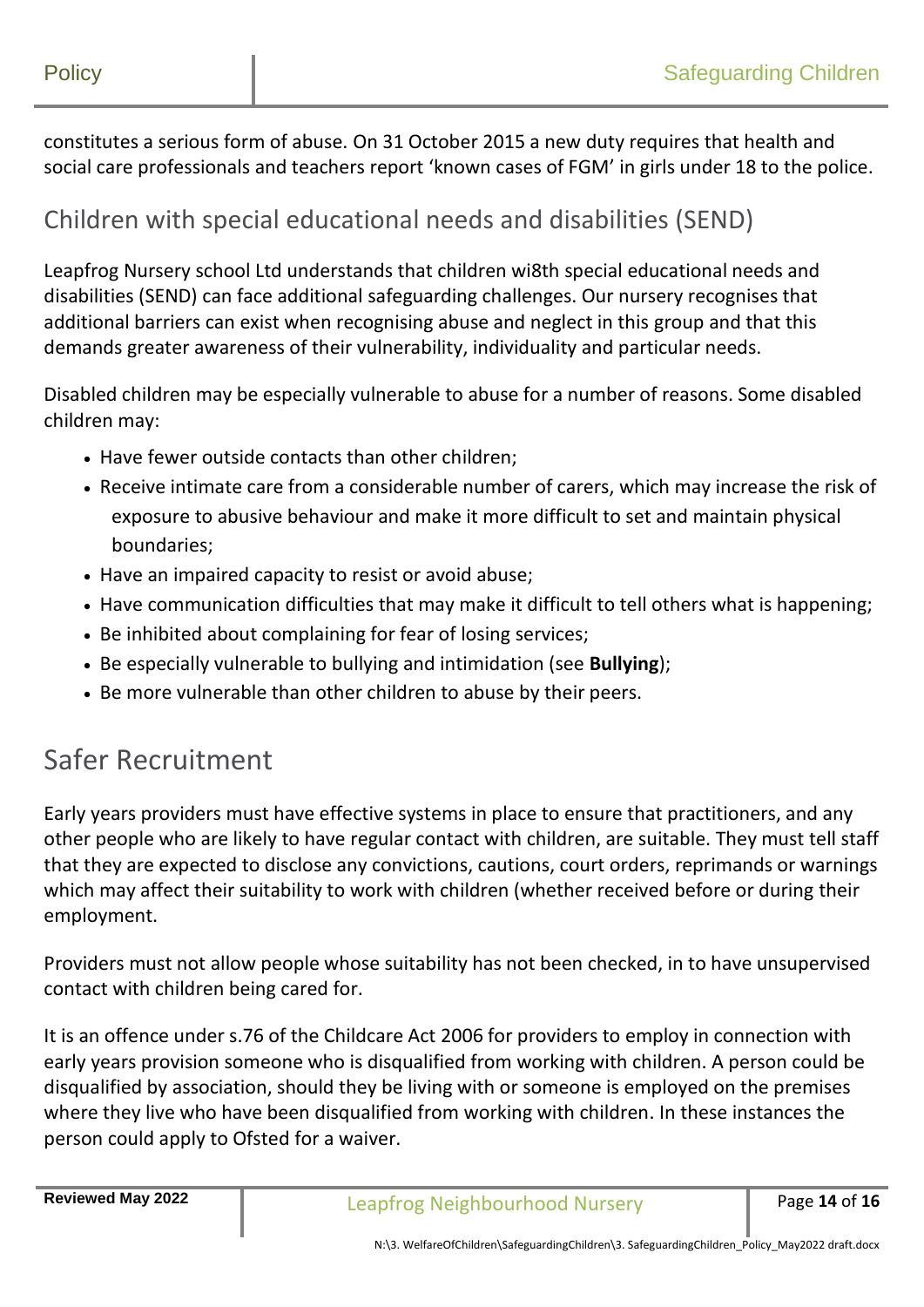Leapfrog Nursery School carry out robust safer recruitment and selection processes which must include, DBS, barred list checks, medical and employment history and references.

A person who is barred from working with children or vulnerable adults is breaking the law if they work or volunteer, or try to work or volunteer with those groups.

Providers have a duty:

- To refer workers found to be unsuitable for working with children for consideration about placing on the barred list
- To check all new recruits against the list and ensure that they undergo a [criminal records](https://dot2dot.croner.co.uk/topics/criminal-records-checks/quickfacts?section=4079&topic=4105#WKID-201401061225480394-69656007)  [check](https://dot2dot.croner.co.uk/topics/criminal-records-checks/quickfacts?section=4079&topic=4105#WKID-201401061225480394-69656007) through the Disclosure and Barring Service (DBS)
- Not to knowingly engage a barred person in a regulated activity.

#### Inspection and Audit

The inspection of safeguarding systems and arrangements is a key focus of Ofsted teams, who will want to check safeguarding records and establish whether there is a culture of safeguarding in place.

Local Authorities are required by the Department for Education to audit safeguarding arrangements in early years provisions and schools.

Audits should be completed by the senior leadership team, which should include the designated member of staff.

The results of the audit should be used by a service to identify areas of weakness and improve practice.

In 2015 under the new common inspection framework safeguarding will be judged either effective or ineffective. The guidance document used to determine the effectiveness of safeguarding is:'Inspecting safeguarding in early years, education and skills from August 2016'

- Any reasons to suspect neglect or abuse outside the setting, eg in the child's home
- Inappropriate behaviour displayed by other members of staff, or any other person working with the children.

Such training can be provided "in-house" or in collaboration with local child protection professionals.